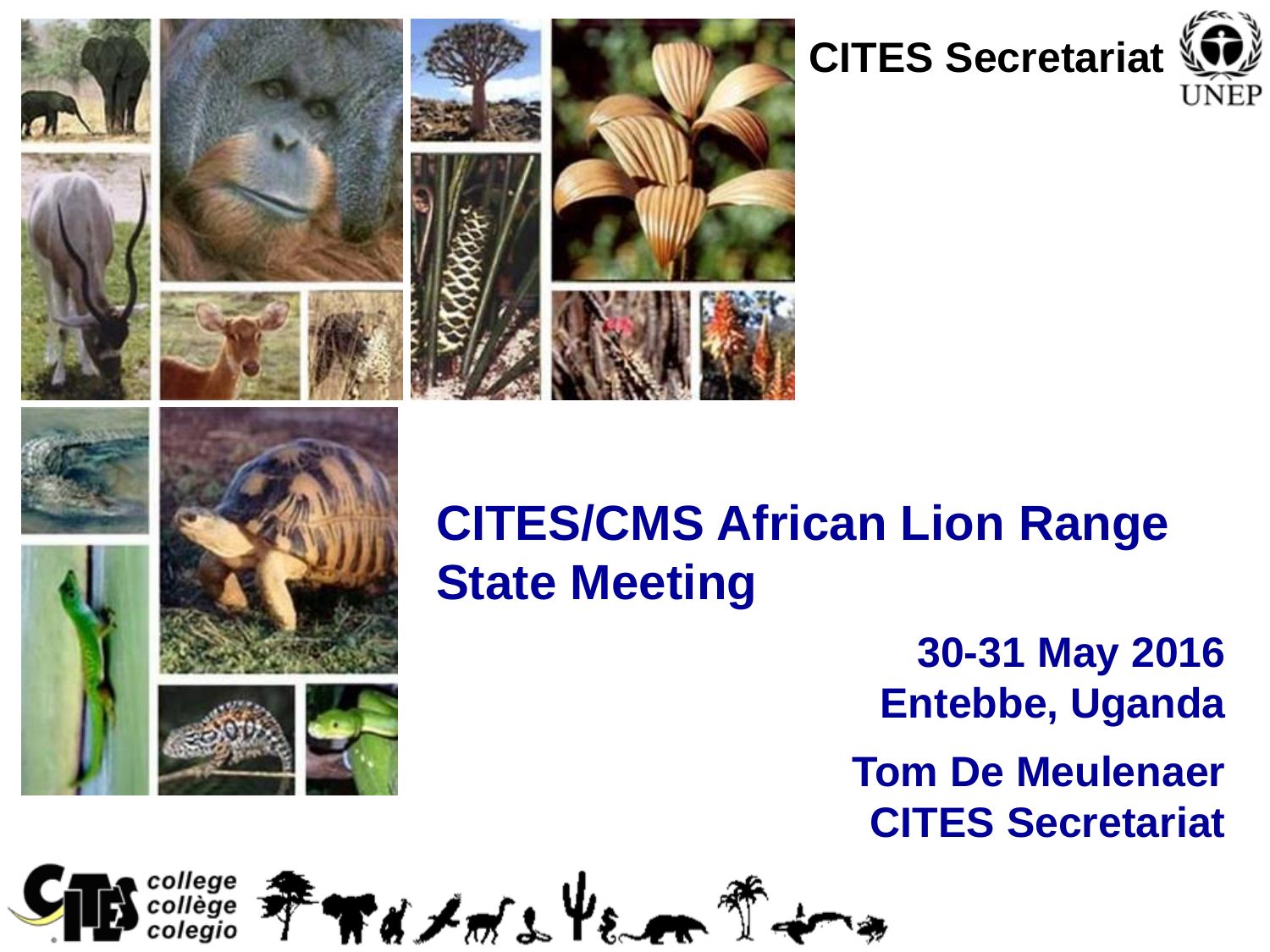# Lions and CITES

- *Panthera leo*:
	- CITES Appendix II
	- Asian population (*Panthera leo persica)* in CITES Appendix I
- Lion CITES listing and conservation management:
	- Discussed at the seventeenth meeting of the Conference of the Parties (CoP17) *Johannesburg (South Africa), 24 September -5 October 2016*

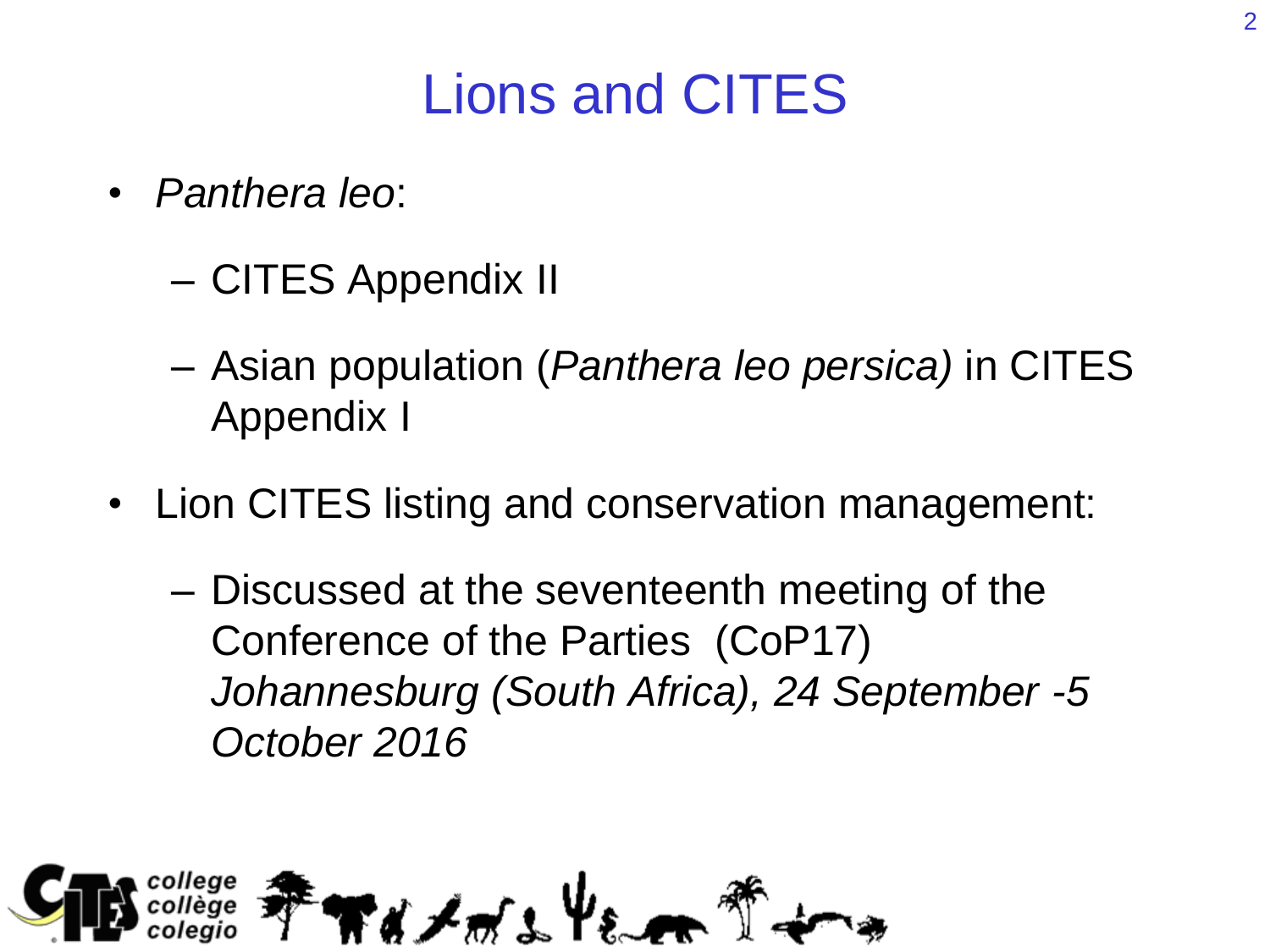Lions and CITES: Listing in Appendix I and Appendix II

- 82.2 Review of the Appendices: Felidae spp. *(Animals Committee)*
	- Draft decision to conclude Periodic Review process of the lion between CoP17 and CoP18
- Proposal CoP17 Prop.4 *(Chad, Côte d'Ivoire, Gabon, Guinea, Mali, Mauritania, Niger, Nigeria, Togo)*
	- Proposal for all African populations of *P. leo* to be transferred from Appendix II to Appendix I

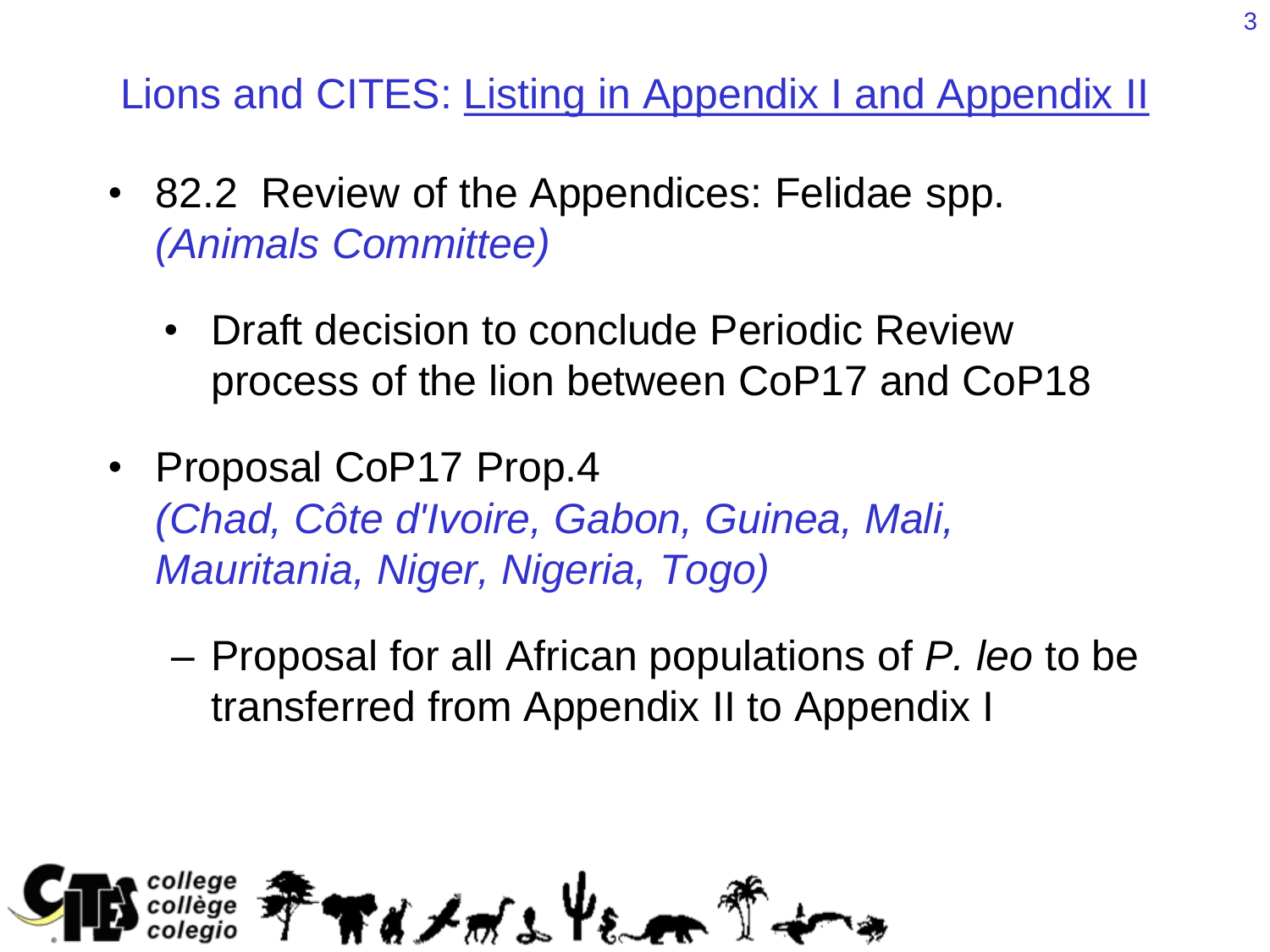Lions and CITES: Management and conservation

- 39.1 Hunting trophies of species listed in Appendix I or II (document CoP17 Doc. 39.1) *(European Union)*
	- Draft Resolution and decisions
	- *Incl: Animals Committee to develop species-specific guidance for the harvest and export of hunting trophies of African lion for achieving non-detrimental trade*
- 39.2 Trade in hunting trophies of species listed on Appendix II (document CoP17 Doc. 39.2) *(South Africa)*
	- Draft Resolution

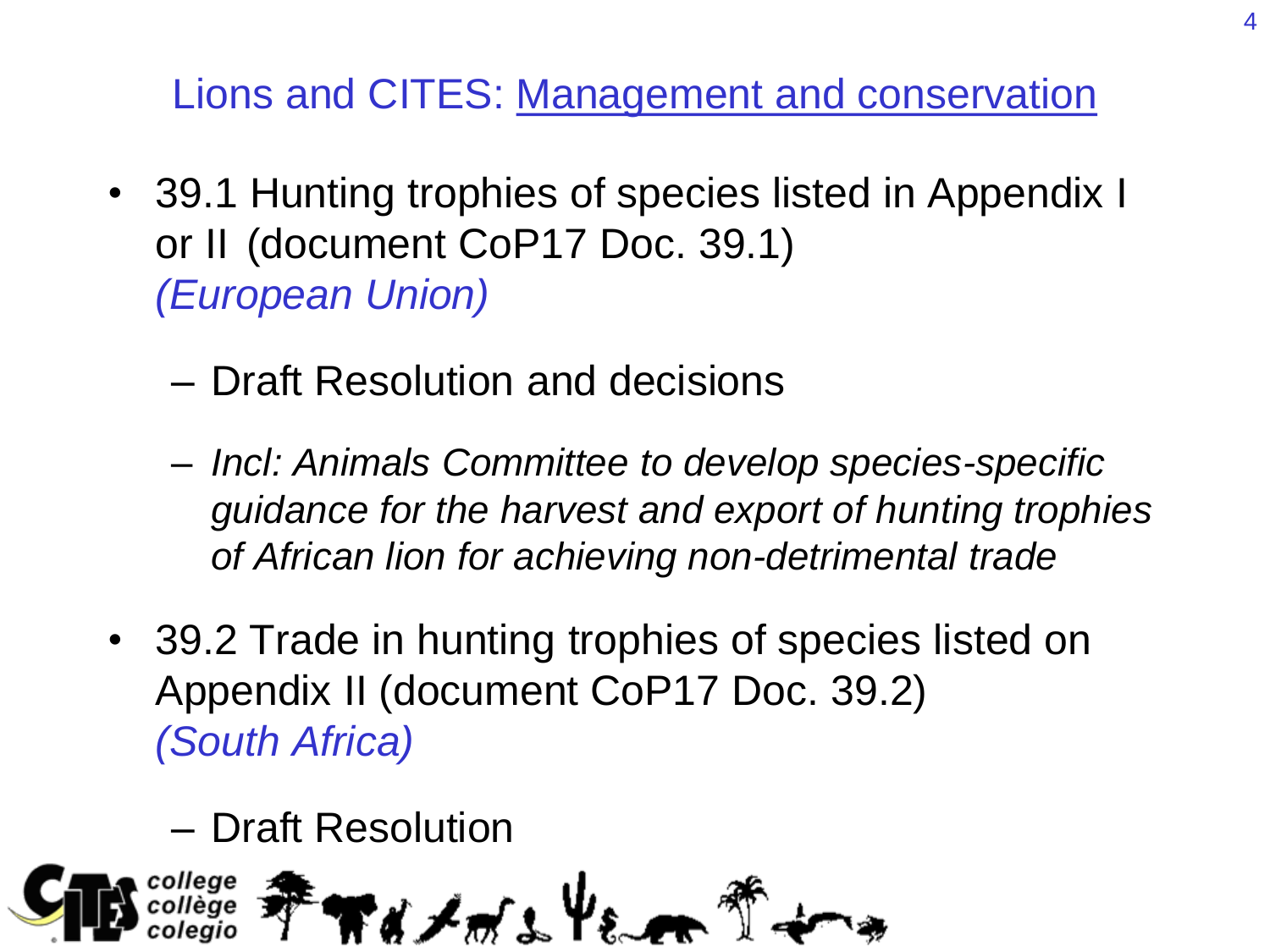#### Decision-making in CITES

- The Conference of the Parties is the ultimate decision-making body in CITES, and decisions are usually taken at meetings of the CoP (every 3 years)
	- Agreement is by consensus or by vote